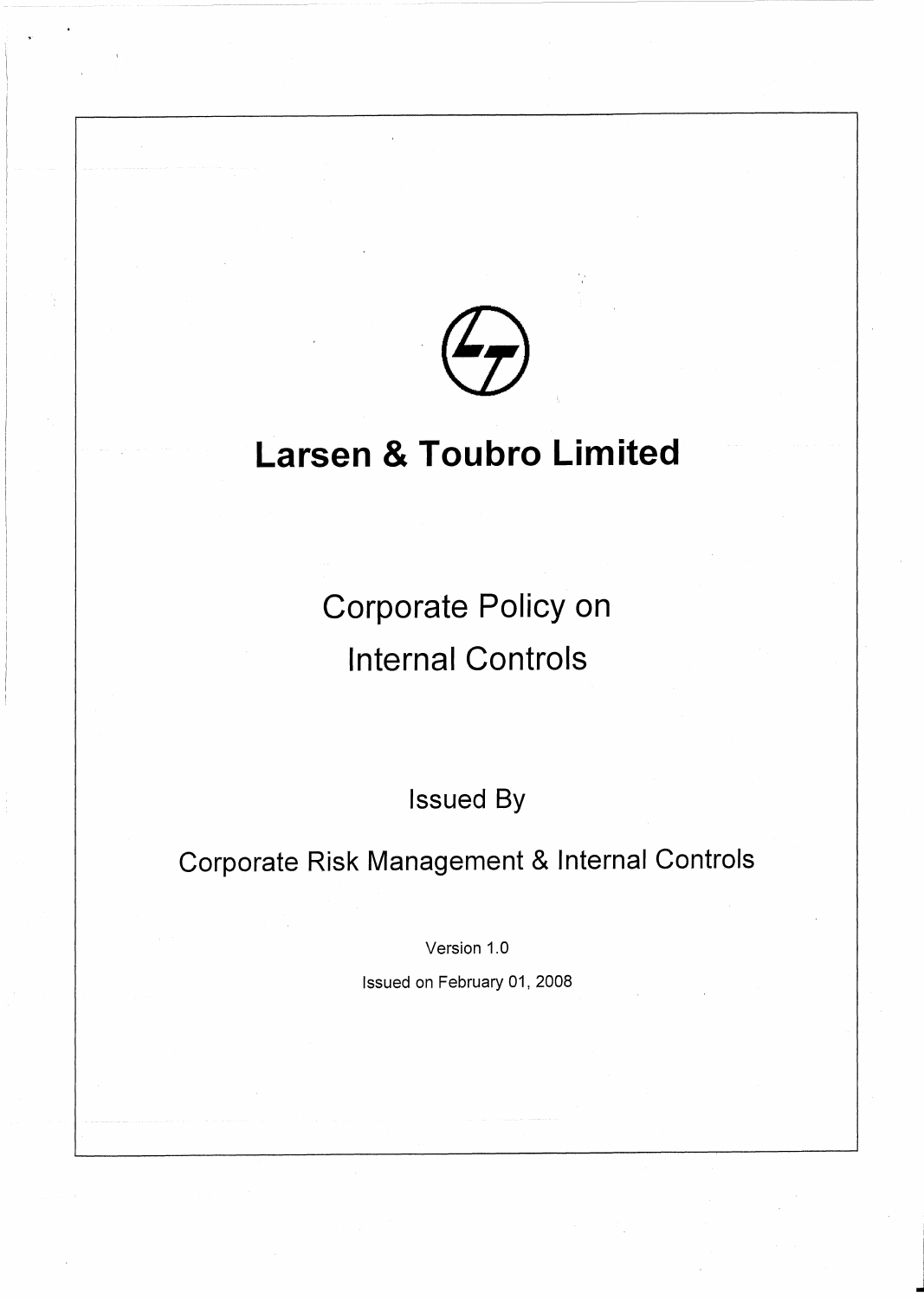Corporate Policy on Internal Controls - ver 1.0 issued on February 01, 2008

# Table of Contents

| $\mathbf{1}$   |                                               |                                                             |
|----------------|-----------------------------------------------|-------------------------------------------------------------|
| $\overline{2}$ |                                               |                                                             |
| 3              |                                               |                                                             |
|                | 3.1                                           |                                                             |
|                | 3.2                                           |                                                             |
|                | 3.3                                           |                                                             |
|                | 3.4                                           | Verticals / SBUs / OD Service Departmental Heads  4         |
|                | 3.5                                           |                                                             |
|                | 3.6                                           |                                                             |
|                | 3.7                                           |                                                             |
|                | 3.8                                           | Corporate Risk Mgmt. & Internal Control Dept. (CRM & IC)  6 |
| 4              | DOCUMENTATION IN SUPPORT OF IMPLEMENTATION  6 |                                                             |
| 5              |                                               |                                                             |
| 6              |                                               |                                                             |
| 7              |                                               |                                                             |

**1111** 

 $\hat{\mathcal{L}}$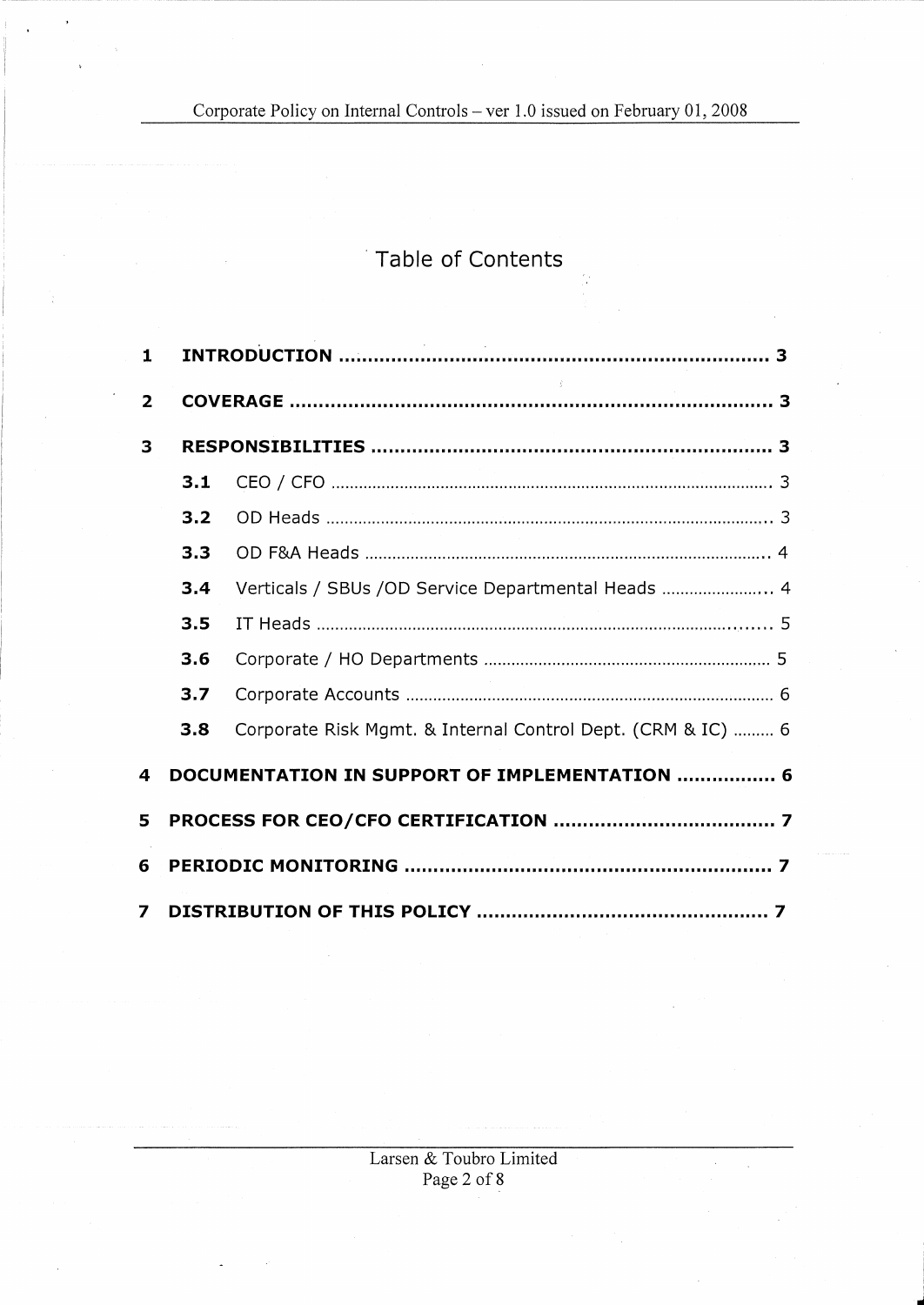Corporate Policy on Internal Controls – ver  $1.0$  issued on February 01, 2008

- **1. Introduction:** This policy has been formulated to provide a structured framework for the Internal Controls and facilitate ODs make business specific policies and procedures in line with the Corporate philosophy. It will help in preventing and detecting errors, irregularities and frauds thus protecting Company's assets and adding value to 'its operations.
- **2. Coverage:** This policy applies to all Divisions/ Units of the Company with immediate effect.
- **3. Responsibilities:** Employees at all levels are responsible for implementing Internal Controls in their respective areas of responsibility. However, certain positions have been entrusted with specific responsibilities as follows:-

#### **3.1 CEO and CFO**

- o Have overall responsibility for Internal Control System in the Company. They set the "tone at the top" that creates a positive control environment.
- o As required under Clause 49 of the Stock Exchange Listing Agreement, CEO and CFO are required to certify that they accept responsibility for establishing and maintaining internal controls, have evaluated the effectiveness of the internal control systems in the Company and have disclosed to the Auditors and Audit Committee, deficiencies in the design or operations of Internal Controls, if any, of which they are aware and the steps they have taken or propose to take to rectify these deficiencies.

#### **3.2 OD Heads:**

o Have overall responsibility for Internal Control System in their respective ODs. They are expected to align the internal control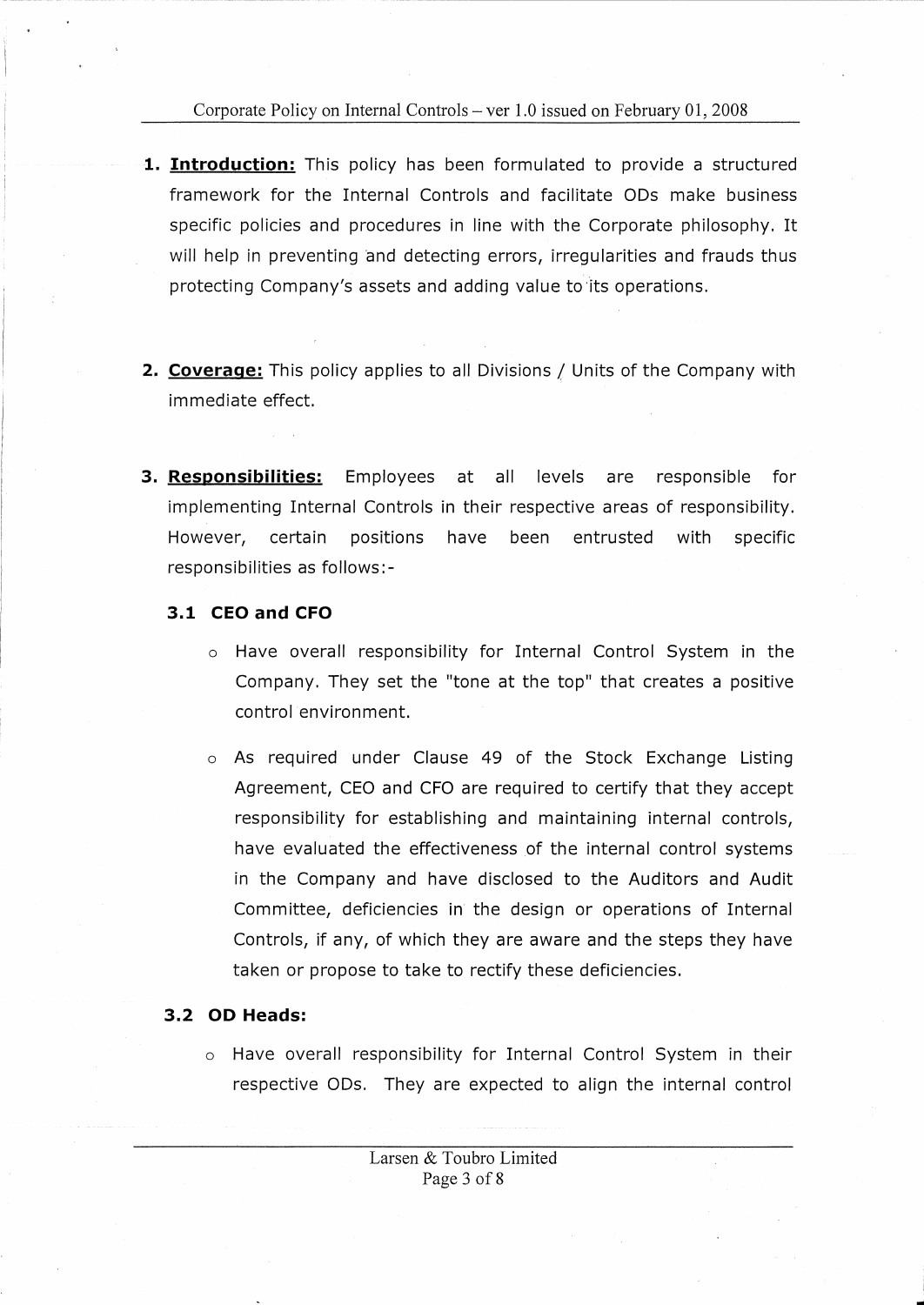system in their ODs with that of the Internal Control Policy and philosophy at the corporate level. They provide overall guidance and create an environment for adequate Internal Controls for achievement of their business objectives.

- $\circ$  ODs will formulate their own Internal Control Policies within the boundaries of the Corporate Internal Control Policy, to address the specific needs of the ODs' businesses.
- o OD Head will forward the quarterly Certificate received from his F&A Head to Corporate Accounts on the adequacy and effectiveness of the internal control systems within the ODs.

#### **3.3 OD F&A Heads:**

- $\circ$  To design and implement effective Internal Control procedures for Finance & Accounts in their respective OD.
- o To co-ordinate, facilitate and ensure that respective business processes in their ODs have the appropriate Internal Controls.
- o To certify on a quarterly basis effectiveness of internal controls in their OD as a support for CEO/CFO Certification as per SEBI clause 49 of listing agreement & report deficiency, if any. Duly signed Certificate will be sent by OD F&A Head to OD Head.

## **3.4 Verticals/ SBUs /OD Service Departmental Heads:**

- o To ensure that their respective business processes and activities are mapped, control deficiencies are identified and adequate Internal Controls are put in place to keep the risks within the acceptable levels.
- o To review the effectiveness of Internal Controls from time to time, ensure that these meet the changing business requirements and also assure that the controls continue to have the desired effect.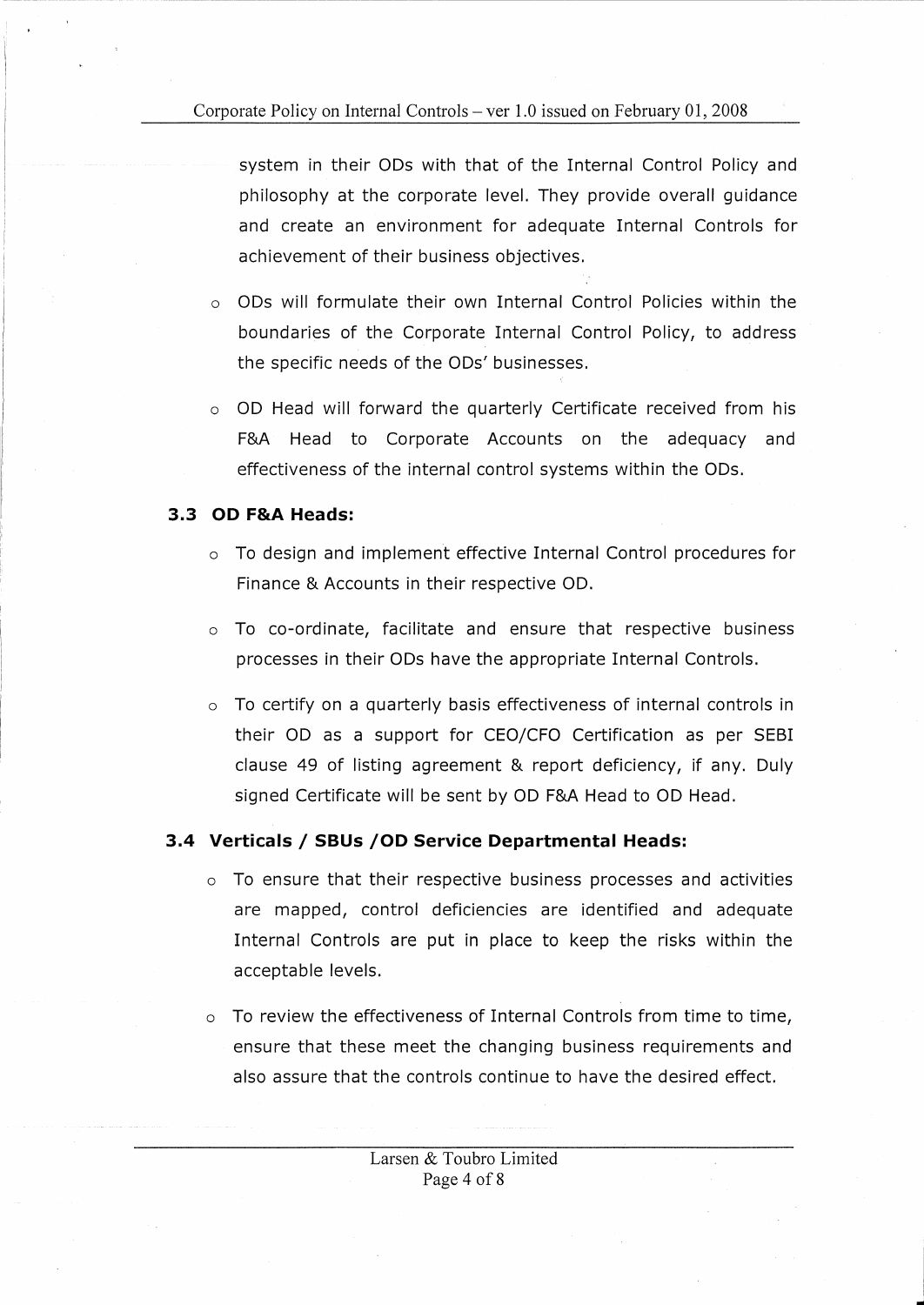#### Corporate Policy on Internal Controls – ver  $1.0$  issued on February 01, 2008

o To certify on a quarterly basis, the adequacy of the internal controls in their respective business areas, bringing out the instances of deficiencies and efforts for remedial measures. This certificate will be sent to the OD F&A Head.

#### **3.5 IT Heads:**

- o IT Heads of all Units (Corporate as well as the ODs / other Departments) are responsible for implementing, maintaining and documenting Internal Controls in all the systems, which comply with the IT Policy of the Company.
- o To certify on ,a quarterly basis effectiveness of such internal controls, including those in their respective areas, as a support for CEO/CFO Certification as per SEBI clause 49 of listing agreement & report deficiency, if any.
- o OD IT Heads will send this Certificate to respective OD F&A Head. Corporate and HO IT Heads will send this Certificate to Corporate Accounts.

#### **3.6 Corporate / HO Departments:**

- o Department Heads at Corporate / HO level should have stringent compliance with internal controls encompassing their own Departmental activities including the services they provide to internal customers.
- o To certify on a quarterly basis effectiveness of internal controls in their respective departments as a support for CEO/CFO Certification as per SEBI clause 49 of listing agreement & report deficiency, if any. This Certificate will be sent to Corporate Accounts.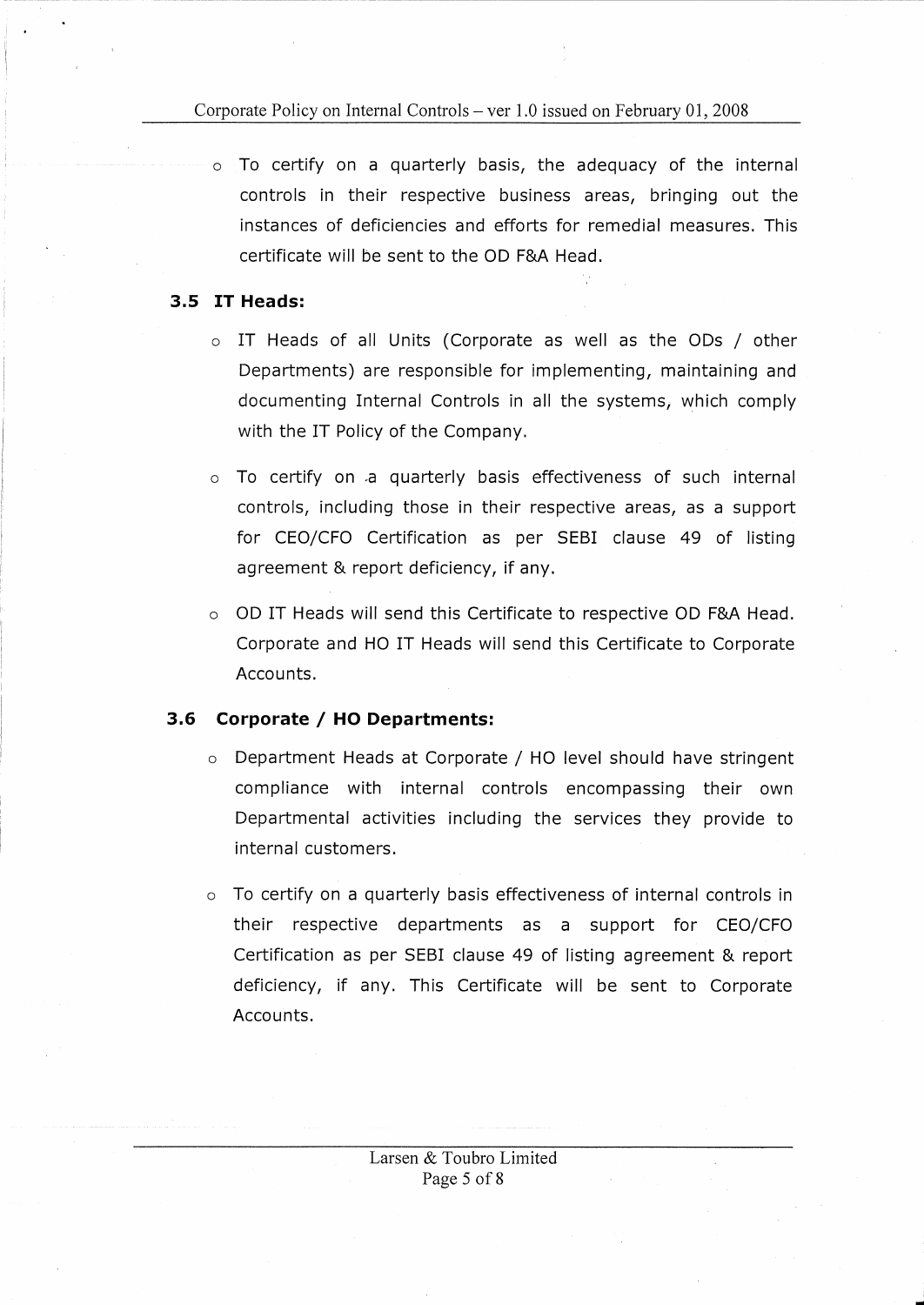#### **3.7 Corporate Accounts:**

- o To formulate and issue Guidelines to various Accounting Centers for uniform financial accounting & reporting.
- o To design and implement effective Internal Control procedures for consolidation & fair presentation of Quarterly Financial Results and Annual Financial Reports of the Company.

#### **3.8 Corporate Risk Mgmt. & Internal Control Dept. (CRM** & **IC)** :

- o CRM & IC has the responsibility of assisting the Corporate Management in formulation of Internal Control policies and reporting structure. It also facilitates implementation of these polices.
- o To provide guidance to various departments to strengthen the weaknesses in Internal Controls as identified by the respective business / process owners themselves, by the management or identified during internal audits.

## **4 Documentation in support of implementation:**

Implementation of Internal Controls must be documented in various forms including, but not limited to the following:

- o Written policies and procedures.
- o Standard Operating Procedures
- o Formal authority and responsibility matrix, organization charts, job descriptions and/or narratives etc.
- $\circ$  Flowcharts of business processes with the identification of risks and controls.
- $\circ$  Action taken on the rectification of internal control weakness.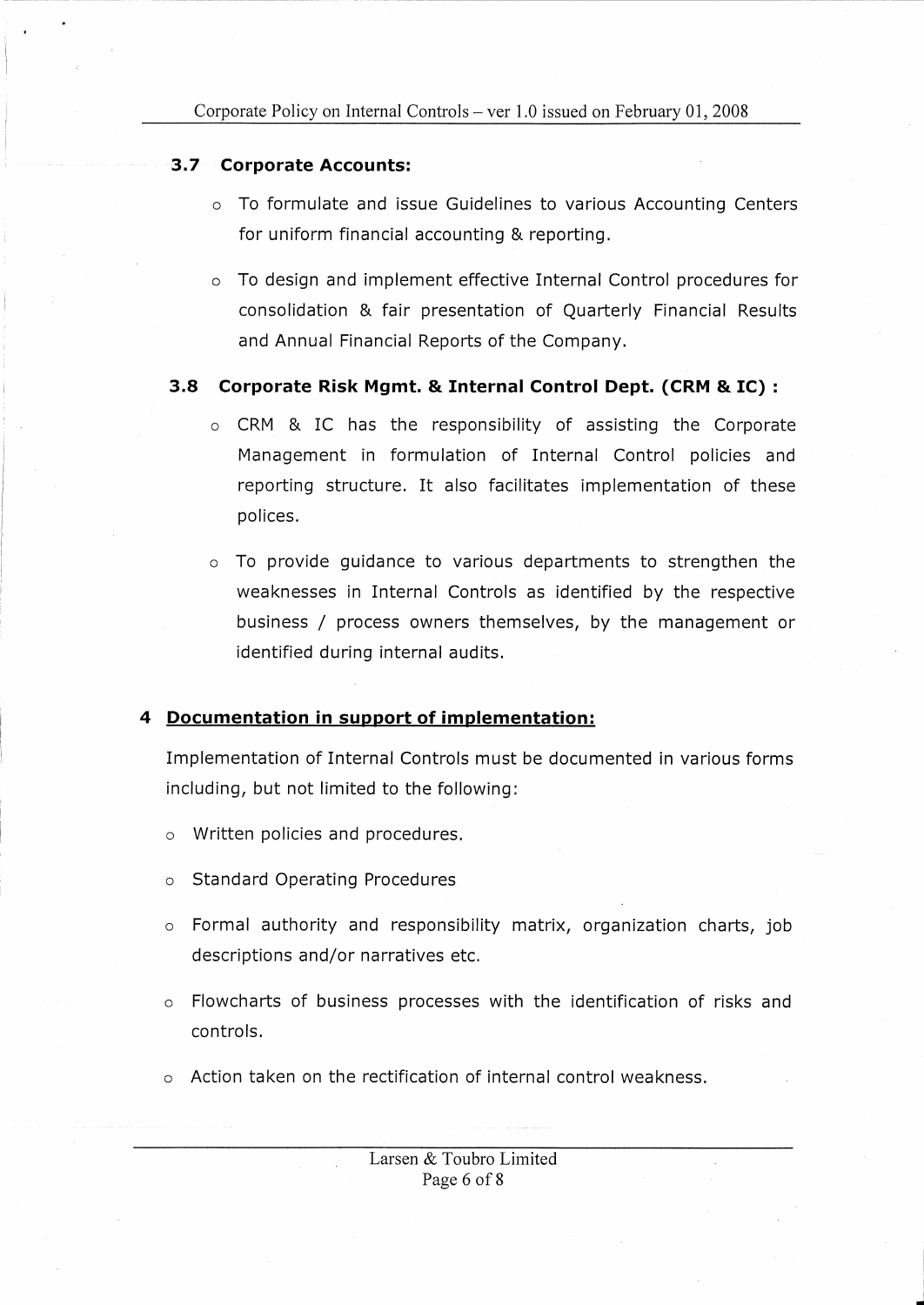o Quarterly certification on the proper implementation by the entrusted persons as indicated in this policy

#### **5 Process for CEO/CFO Certification on Internal Controls:**

The Current SEBI Guidelines requires CEO/ CFO certificate to be tabled at the Audit Committee / Board Meeting every quarter. To support this compliance, the flow of certification on internal controls by various Operating / Service areas to CEO / CFO is enumerated in the Annexure of the Policy.

#### **6 Periodic Monitoring:**

Corporate Audit Services (CAS) is responsible for auditing the business processes, systems and transactions in the organisation to review the adequacy of internal controls and reporting their findings to the Management and also bring to the Management's attention any deviations with respect to laid down policies and procedures or any vulnerable areas. This is done through regular Internal Audit Reports. CAS should ensure adequate coverage of all the processes across all the departments of the company at reasonable intervals.

CAS will also be responsible to follow up and ensure that the required action is taken by the business process owners to rectify the significant internal control weaknesses. CAS will make a quarterly report to CEO / CFO giving details of the action taken by the business process owners in this regard.

#### **7 Distribution of this Policy:**

This Policy is an internal confidential document of Larsen & Toubro Limited to be distributed to the Departmental Heads and above. Departmental Heads may inform employees in their respective departments on need-toknow basis. Copies of this document should not be shared externally.